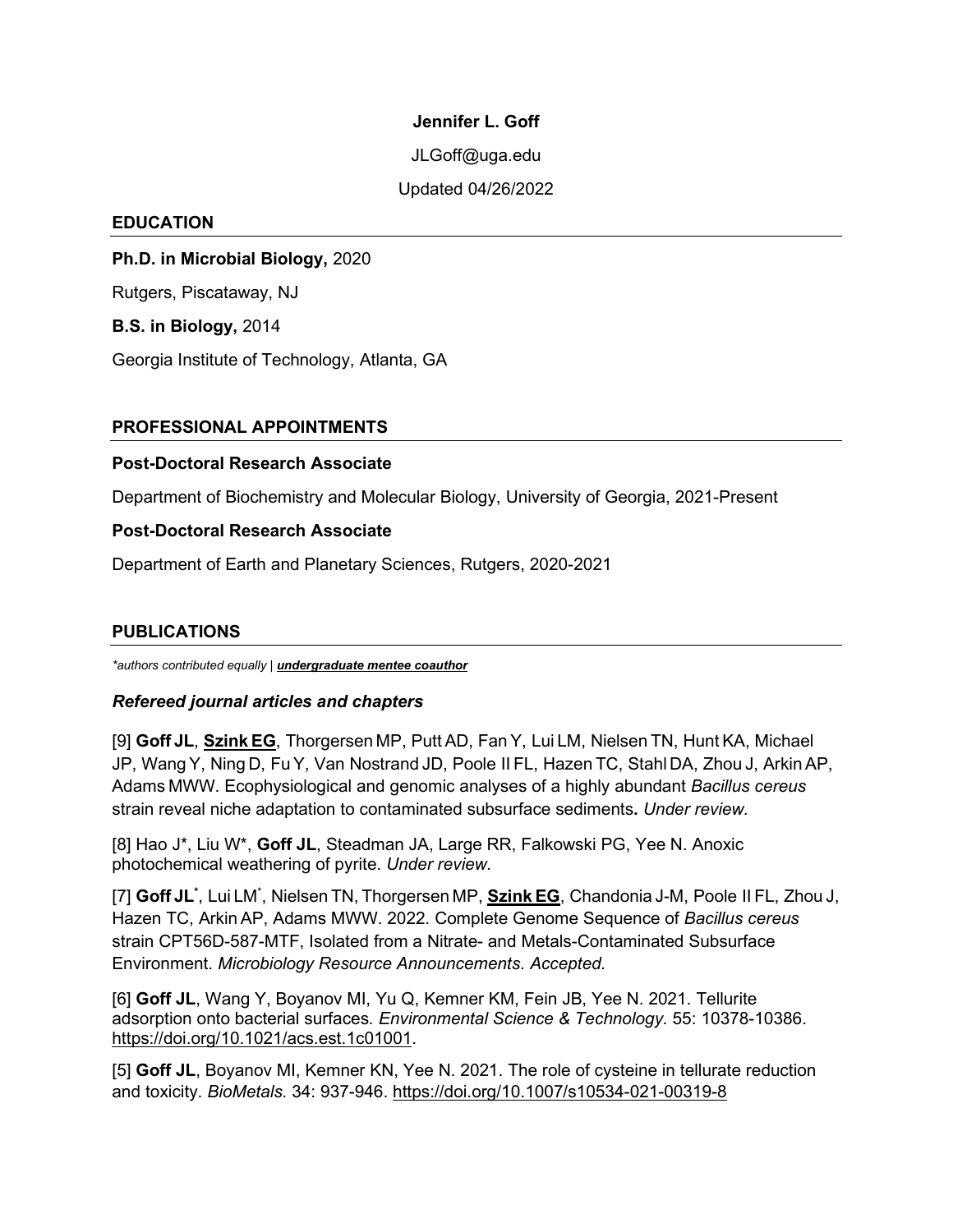[4] **Goff JL**, Shaefer JK, Yee N. 2021. Extracellular sulfite is protective against reactive oxygen species and antibiotic stress in *Shewanella oneidensis* MR-1. *Enivronmental Microbiology Reports.* 13: 394-400.<https://doi.org/10.1111/1758-2229.12947>

[3] **Goff J**\*, Terry L\*, Mal J, Schilling K, Pallud C, Yee N. 2019. Role of extracellular reactive sulfur metabolites on microbial Se(0) dissolution. *Geobiology* 17:320-329. <https://doi.org/10.1111/gbi.12328>

[2] **Goff J**, Yee, N. 2017. Tellurate enters *E. coli* K-12 cells via the SulT-type sulfate transporter CysPUWA. *FEMS Microbiology Letters* 364.<https://doi.org/10.1093/femsle/fnx241>

[1] Cooper RE, **Goff JL**, Reed BC, Sekar R, DiChristina TJ. 2016. Breathing Metals: Molecular Mechanism of Microbial Iron Reduction by *Shewanella oneidensis* (Chapter). *Manual of Environmental Microbiology*.<https://doi.org/10.1128/9781555818821.ch5.2.1>

# *Published datasets*

[2] **Goff J.** 2022.Geochemical and sequencing data from Goff et. al. 2022. DOE Systems Biology KnowledgeBase.<https://doi.org/10.25982/112150.61/1863566>

[1] **Goff J.** 2022. Complete Genome Sequence of *Bacillus cereus* strain CPT56D-587-MTF Isolated from a Nitrate and Metals Contaminated Subsurface Environment. DOE Systems Biology KnowledgeBase. [https://doi.org/10.25982/105874.55/1844990.](https://doi.org/10.25982/105874.55/1844990)

# **FELLOWSHIPS**

- Presidential Fellowship, Rutgers, \$75,000 (2014-2019)
- Graduate School Excellence Fellowship, Rutgers, \$26,500 (2014-2015)

## **AWARDS**

- Microbial Biology Graduate Program Travel Award, Rutgers, 2019
- Teaching Assistant and Graduate Assistant Professional Development Fund Award, Rutgers, 2018
- School of Graduate Studies Conference Travel Award, Rutgers, 2018
- Hamo Hachnasarian Scholarship, Rutgers, 2015
- Cherry L. Emerson Research Award, Georgia Institute of Technology, 2014
- Outstanding Undergraduate Researcher Award, Georgia Institute of Technology, 2014
- President's Undergraduate Research Award, Georgia Institute of Technology, 2013

# **CONFERENCE PRESENTATIONS**

*\*JLG presenter* | *undergraduate mentee contributor* | *# undergraduate mentee presenter*

[20] "Characterization of a *Bacillus cereus* Strain Isolated from a Nitrate and Metal Contaminated Subsurface Environment." (Talk), **# E.G. Szink**, M.W.W. Adams, and **J.L.Goff**, UGA AlChE Undergraduate Life Sciences 3 Minute Research Showcase, 2022

[19] "Genomic and proteomic analyses of a highly-abundant *Bacillus cereus* isolate reveal niche adaptation to mixed-waste subsurface site." (Talk), \***J.L. Goff**, Y. Chen, L.M. Lui, T.N. Nielsen,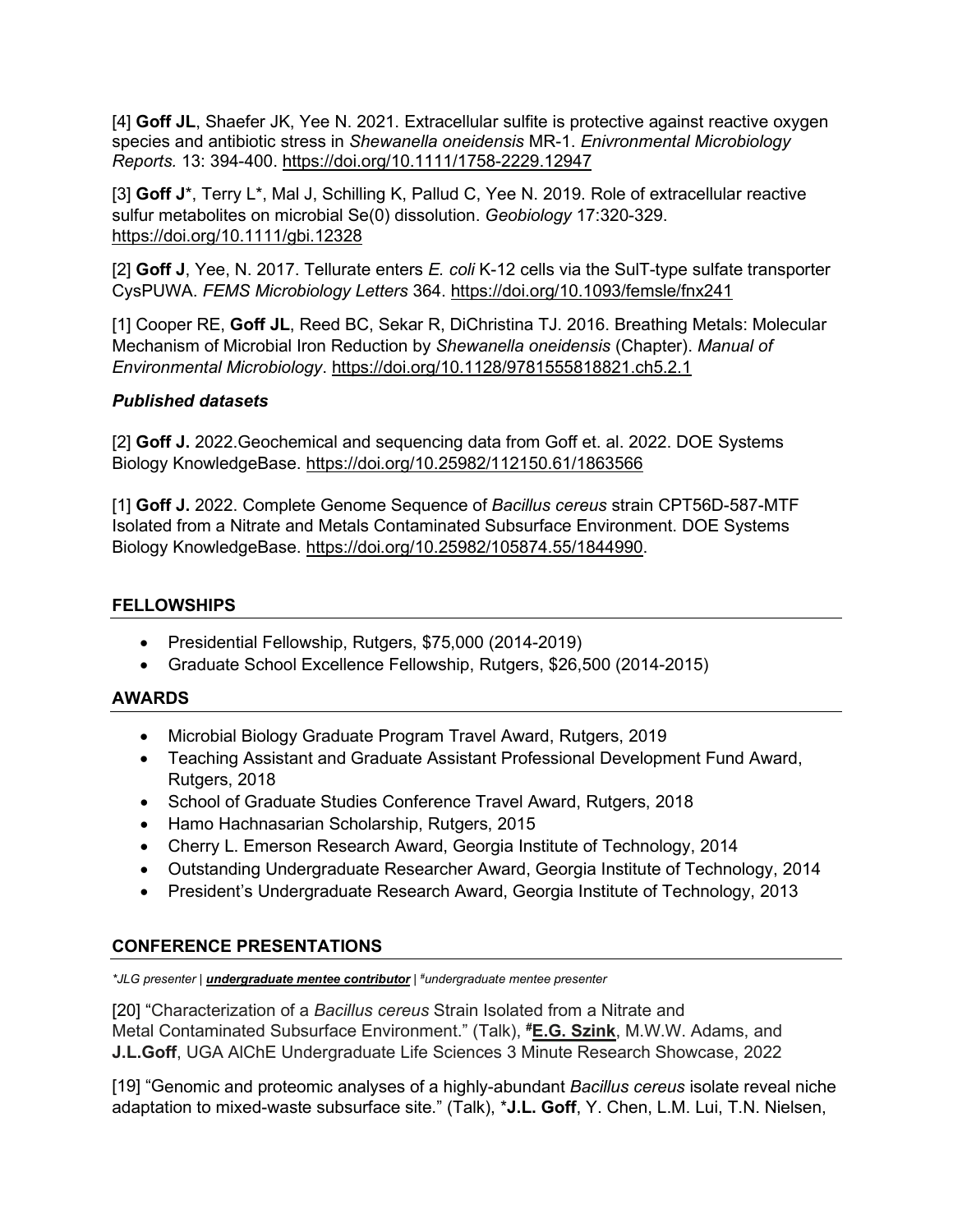**E.G. Szink**, M.P. Thorgersen, A.D. Putt, K.A. Hunt, Y. Fan, J.P. Michael, Y. Wang, D. Ning, Y. Fu, J.D. Van Nostrand, F.L. Poole II, C.J. Petzold, Terry C. Hazen, D.A. Stahl, J. Zhou, A.P. Arkin, and M.W.W. Adams, 9<sup>th</sup> Annual Southeastern Biogeochemistry Symposium, Atlanta, GA, upcoming 2022

[18] "Anoxic photochemical weathering of pyrite on Archean continents." (proposed talk), J. Hao, W. Liu, **J.L. Goff**, J.A. Steadman, R.R. Large, P.G. Falkowski, and N. Yee, Goldschmidt2022, Honolulu, Hawai'i, upcoming 2022

[17] "Characterization of a *Bacillus cereus* Strain Isolated from a Nitrate and Metal Contaminated Subsurface Environment." (Talk), **# E.G. Szink** and **J.L. Goff**, 2022 CURO Symposium, University of Georgia, Athens, GA, 2022

[16] "Investigating the abiotic control of denitrification processes using synthetic communities and laboratory simulations." (Poster), J.J. Valenzuela, J. Wilson, S. Turkarslan, H. Smith, A. Otwell, K. Hunt, F. Poole, X. Ge, **J.L. Goff**, M. Thorgersen, M. Wells, P. Walian, A.M. Deutschbauer, T.R. Northen, M.W.W. Adams, R. Chakraborty, D.A. Elias, D.A. Stahl, M.W. Fields, N.S. Baliga, A.P. Arkin, and P.D. Adams, DOE Genome Sciences Program PI Meeting (online due to COVID-19), 2022

[15] "Diurnal and Seasonal Fluctuations with the Subsurface: A 17-Week Survey of Groundwater and Sediment in 27 Contaminated Wells." (Poster), K.F. Walker, E.R. Dixon, D.C. Joyner, K.A. Lowe, F.L. Poole, X. Ge, M.P. Thorgersen, D. Ning, Y. Fan, J.P. Michael, J.D. Van Nostrand, L.M. Lui, X. Wu, **J.L. Goff**, M.W.W. Adams, R. Chakraborty, D.A. Elias, R.L. Wilpiszeski, J. Zhou, M.W. Fields, T.C. Hazen, A.P. Arkin, and P.D. Adams, DOE Genome Sciences Program PI Meeting (online due to COVID-19), 2022

[14] "Characterization of a Nitrate-Respiring, Multi-Metal-Resistant *Bacillus* Species Highly Abundant in Heavily Contaminated ORR FRC Subsurface." (Poster), \***J.L. Goff**, **E.G. Szink**, M.P. Thorgersen, L.M. Lui, T.N. Nielsen, F.L. Poole II, A.D. Putt, Y. Fan, J.P. Michael, Y. Wang, D. Ning, Y. Fu, J.D. Van Nostrand, E.R. Kelly, K.A. Lowe, M. Rodriguez Jr., Y. Chen, C.J. Petzold, M.W.W. Adams, J.-M. Chandonia, T. C. Hazen, J. Zhou, A.P. Arkin, and P.D. Adams, DOE Genome Sciences Program PI Meeting (online due to COVID-19), 2022

[13] "The ENIGMA Subsurface Observatory: A high resolution approach to studying a shallow contaminated groundwater system." (Poster), A.D. Putt, E.R. Kelly, K.F. Walker, M. Newcomer, M.W. Fields, **J.L. Goff**, **E.G. Szink**, M.P. Thorgersen, F.L. Poole II, Y. Fan, J.P. Michael, P.J. Walian, D. Ning, J.D. Van Nostrand, T. C. Hazen, M.W.W. Adams, J. Zhou, A.P. Arkin, and P.D. Adams, DOE Genome Sciences Program PI Meeting (online due to COVID-19), 2022

[12] "Metals influence nitrate respiration by ORR isolates: discovery-to-core success story." (Talk), **\*J. Goff**, ENIGMA LBNL DOE Reverse Site Visit (online due to COVID-19), 2021

[11] "Spatiotemporal dynamics of groundwater and sediment: geochemistry, microbial communities and subsurface structure of contaminated aquifer." (Poster), K. F. Walker, E. R. Dixon, D. C. Joyner, K. A. Lowe, A. D. Putt, F. L. Poole, **J. L. Goff**, X. Ge, M. P. Thorgersen, D. Ning, Y. Fan, J. P. Michael, Y. Fu, R. Tian, Y. Wang, J. D. Van Nostrand, L. M. Lui, X. Wu, K. J. Davis, R. L. Wilpiszeski, M. W. W. Adams, R. Chakraborty, D. A. Elias, J. Zhou, M. W. Fields, T. C. Hazen, A. P. Arkin, and P. D. Adams, ENIGMA LBNL DOE Reverse Site Visit (online due to COVID-19), 2021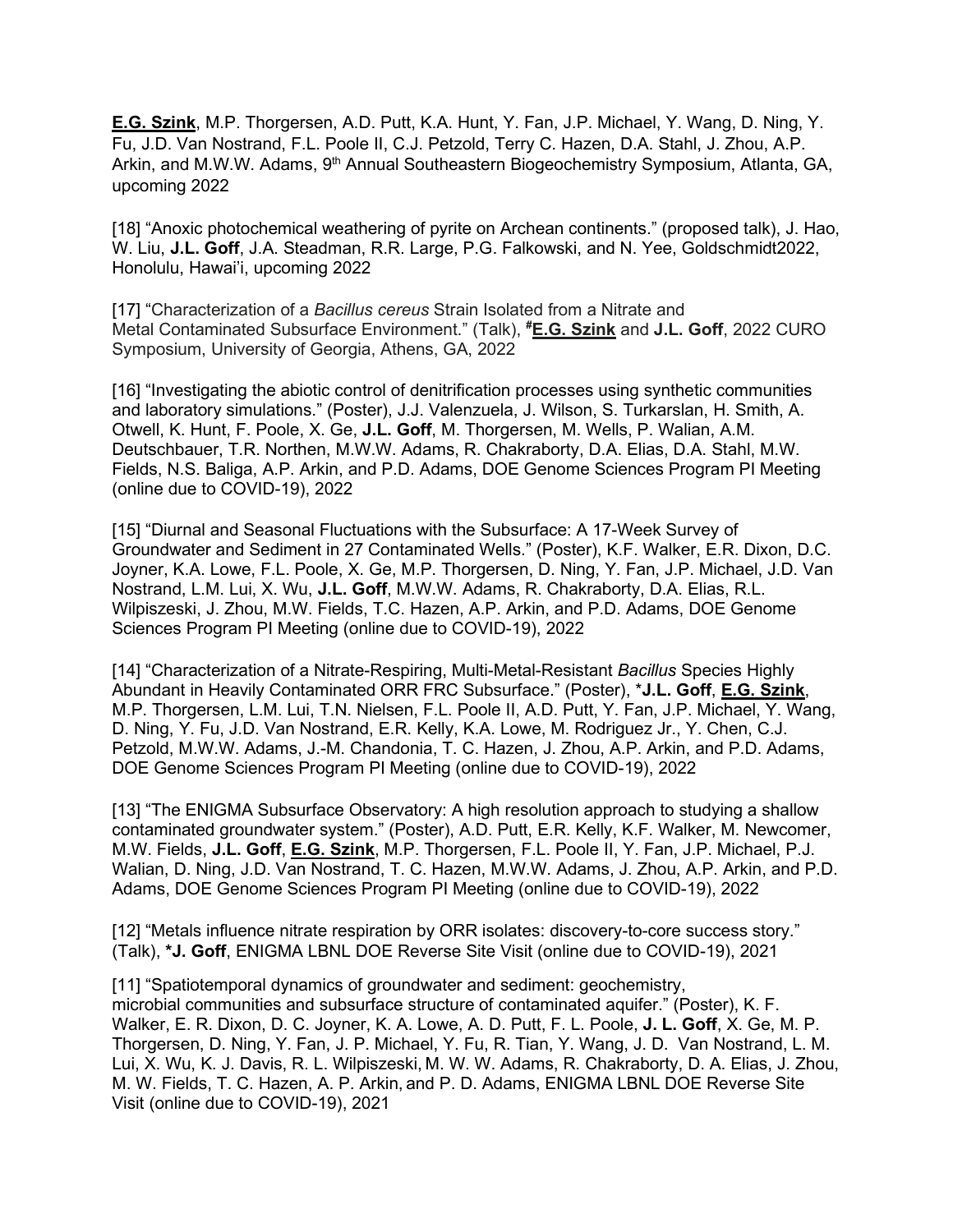[10] "Understanding the abiotic control of denitrification processes partitioned among synthetic communities." (Poster), J. J. Valenzuela, J. Wilson, A. Carr, S. Turkarslan, H. J. Smith, A. Otwell, K. Hunt, **J. Goff**, F. L. Poole, X. Ge, M. P. Thorgersen, M. Wells, Y. Chen, C. J. Petzold, A. M. Deutschbauer, T. R. Northern, M. W. W. Adams, R. Chakraborty, D. A. Elias, D. A. Stahl, M. W. Fields, N. S. Baliga, A. P. Arkin, and P. D. Adams, ENIGMA LBNL DOE Reverse Site Visit (online due to COVID-19), 2021

[9] "Teaching microbiology laboratory with tablets." (Poster and Demonstration), A. Walczak, S. Skelly, and **\*J. Goff**, Office of STEM Education Symposium, Rutgers, New Brunswick NJ, 2019

[8] "Production of extracellular sulfite by *Shewanella oneidensis* MR1." (Poster), \***J. Goff**, J. Schaefer, K. Dawson, and N. Yee, Goldschmidt, Barcelona, Spain, 2019

[7] "Extracellular sulfur metabolite production by bacteria." (Poster), **\*J. Goff** and N. Yee, NEMPET, Blue Mountain Lake, NY, 2019

[6] "Tellurate enters *Escherichia coli* K-12 cells via the sulfate transporter CysPUWA." (Poster), **\*J. Goff** and N. Yee, ASM Microbe, Atlanta, GA, 2018

[5] "Abiotic and biotic oxidation of chemically synthesized Se(0) nanoparticles." (Talk), J. Mal, N. Yee, K. Schilling, **J. Goff**, K. Dhillon, C. Pallud, Goldschmidt, Boston, MA, 2018

[4] "A role for the sulfate assimilation pathway in tellurate resistance in Enterobacteriaceae." (Poster), \*J**. Goff, C. Ekedede**, and N. Yee, Microbiology at Rutgers Symposium, New Brunswick, NJ, 2017

[3] "Identification of genes involved in tellurate reduction." (Poster), **# C. Ekedede**, **J. Goff**, and N. Yee, Rutgers Undergraduate Research Symposium, New Brunswick, NJ, 2016.

[2] "Characterization of amino acid biosynthesis mutants of *Shewanella oneidensis* MR1." (Poster), **\*J. Goff** and T. DiChristina, School of Biology Senior Poster Session, Atlanta, GA, 2014

[1] "An intragenic complementation approach to engineer a faster fluorescence biosensor." (Poster and Talk), M. Agrawal, J. Boothby, N. Chilcutt, J. Elsherbini, and **\*J. Goff**, iGEM America's East Regional Jamboree, Pittsburgh, PA, 2012

#### **SEMINARS**

"Tungsten utilization by ORR isolates", ENIGMA Seminar Series, Lawrence Berkeley National Lab (online), 2021

#### **TEACHING EXPERIENCE**

#### **University of Georgia**

*Guest Lecturer*

Introductory Microbiology, "Human Microbiota", S 2022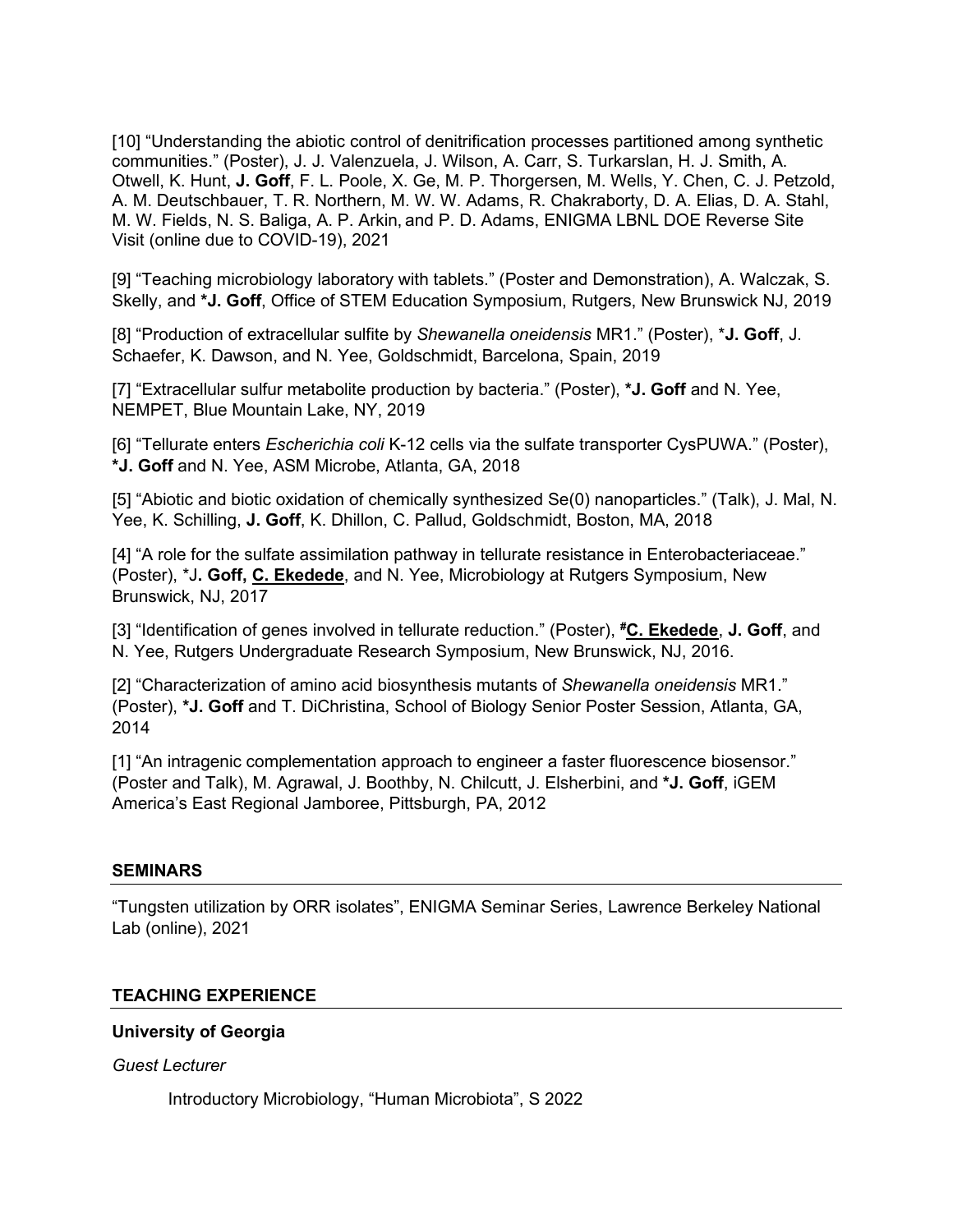## **Rutgers**

*Summer Session Instructor*

Microbiology for the Health Sciences Lecture (Su 2019, Su 2020 [online])

*Coadjutant (instructional designer role)*

Microbiology Lab for the Health Sciences (Su 2018)

*Graduate Teaching Assistant*

Microbiology Lab for the Health Sciences (F 2017, S 2018, F 2018, S 2019, F 2019) Head TA (F 2018, S 2019, F 2019) Genetics Lecture (F 2016, S 2017) General Microbiology Lab (F 2015, S 2016)

# **Georgia Institute of Technology**

*Undergraduate Teaching Assistant (2011-2014)*

Honors Introduction to Organismal Biology Lab Biological Principles Lab Molecular and Cell Biology Lab

# **MENTORSHIP**

Elizabeth Szink – Biochemistry and Molecular Biology Independent Research Student (2021- 2022), University of Georgia

- CURO Research Award recipient (Spring 2022). Project title: "Investigation of nitrite utilization by environmental isolates grown under varying environmental parameters"
- Highlight: ["ENIGMA science engages undergraduate researcher in environmental](https://enigma.lbl.gov/enigma-science-engages-undergraduate-researcher-in-environmental-microbiology/)  [microbiology."](https://enigma.lbl.gov/enigma-science-engages-undergraduate-researcher-in-environmental-microbiology/)

Cristian Sanlatte Reyes – Post-Baccalaureate Research Education Program Scholar, University of Georgia, 2021

Richard Bennett – Undergraduate Research Assistant, Rutgers, 2018

Chioma Ekedede – Aresty Undergraduate Research Fellow, Rutgers, 2016-2018

# **OUTREACH AND SERVICE**

**Journal Reviewer:** *Geochemica et Cosmochimica Acta; Environmental Pollution; Letters in Applied Microbiology; Environmental Science and Pollution Research; International Journal of Environmental Research and Public Health*

**Conference Abstract Reviewer:** Council on Undergraduate Research Posters on the Hill (2022)